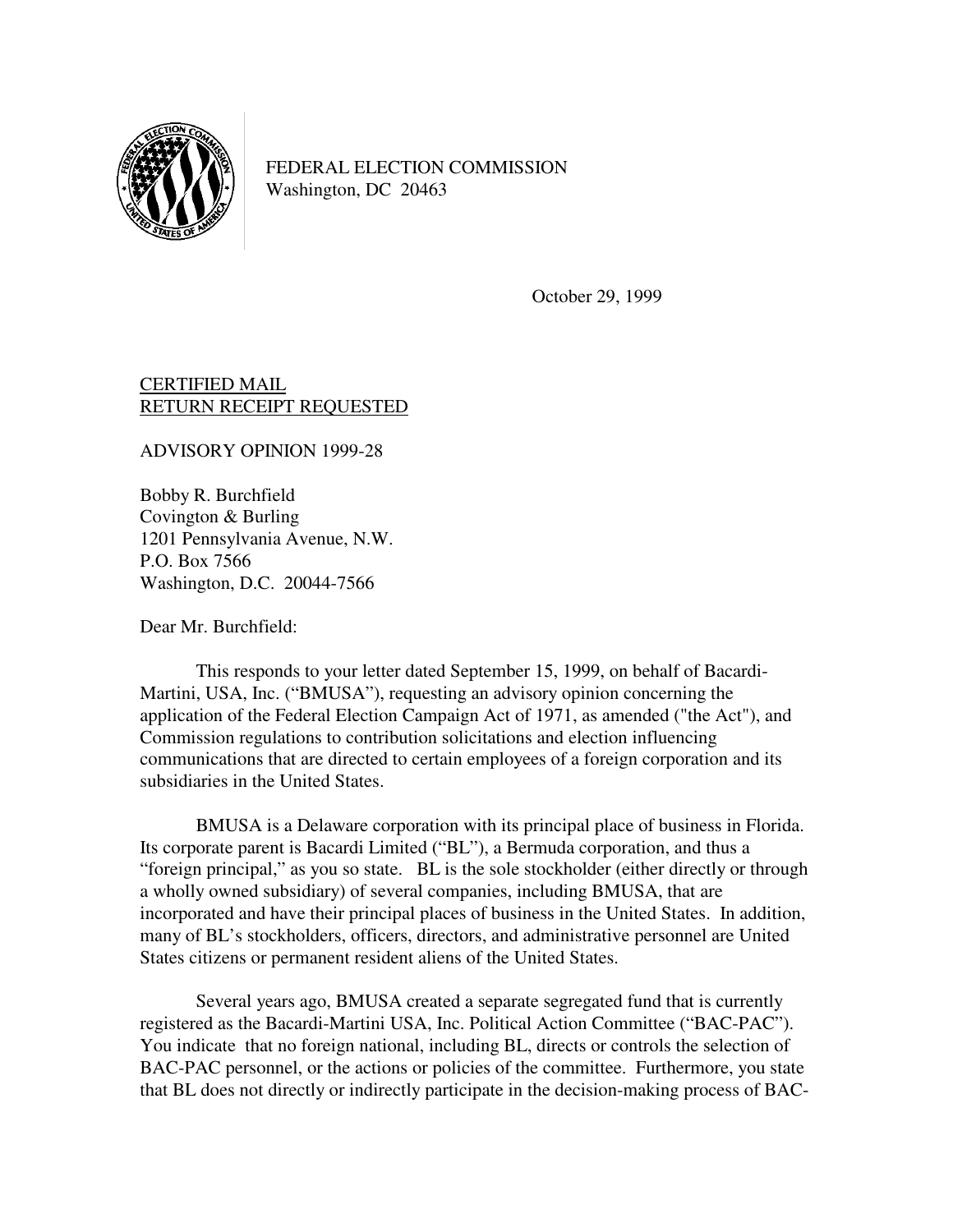AO 1999-28 Page 2

PAC. In addition, you explain that BMUSA "takes reasonable steps to ensure that it solicits only United States citizens or permanent legal residents actually living in the United States at the time of the solicitation [for contributions to BAC-PAC]."

Given these factual circumstances, BMUSA asks two questions:

- (1) May BMUSA communicate election-related messages to, and solicit contributions to BAC-PAC from, the restricted classes of "the other United States-based and United States-incorporated subsidiaries" of BL?
- (2) May BMUSA communicate election-related messages to, and solicit contributions to BAC-PAC from, the stockholders, officers, directors, and administrative personnel of its parent, BL, to the extent such persons are otherwise eligible to contribute?

 The Act and Commission regulations prohibit a foreign national from making a contribution, directly or through any other person, or an expenditure in connection with an election to any political office. In addition, it is unlawful to solicit, accept, or receive a contribution from a foreign national. 2 U.S.C.  $§441e(a); 11 \text{ CFR } 110.4(a)(1)$  and (2). As defined in the Act, the term "person" includes a corporation. 2 U.S.C. §431(11). Unlike most of the other provisions of the Act, section 441e applies to any election for any political office, including state and local offices. *United States v. Kanchanalak*, Nos. 99- 3019 & 99-3034, 1999 WL 798065, at \*9-10 (D.C. Cir. Oct. 8, 1999) [concluding that Commission interpretations of 2 U.S.C. §441e in both its regulations and an advisory opinion have "consistently interpreted §441e as applicable to federal, state, and local elections since 1976."]

 The term "foreign national" includes a "foreign principal" as defined by 22 U.S.C. §611(b), but does not include any citizen of the United States. 2 U.S.C. §441e(b)(1); 11 CFR 110.4(a)(4)(i) and (iii). Section 611(b) defines a "foreign principal" as including:

(1) a government of a foreign country and a foreign political party;

(2) a person outside of the United States, unless it is established that such person is an individual and a citizen of and domiciled within the United States, or that such person is not an individual and is organized under or created by the laws of the United States or of any State or other place subject to the jurisdiction of the United States and has its principal place of business within the United States; and

(3) a partnership, association, corporation, organization, or other combination of persons organized under the laws of or having its principal place of business in a foreign country.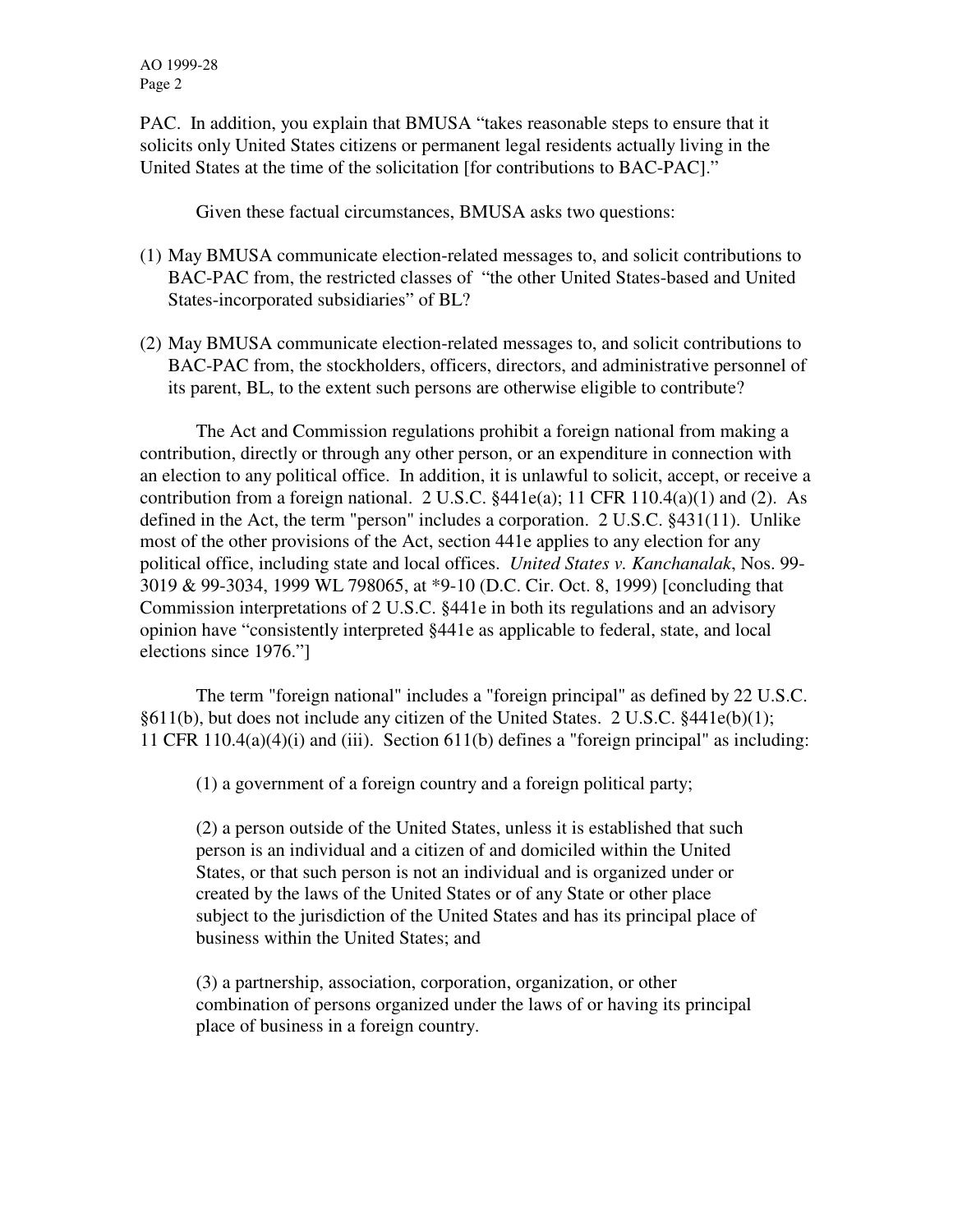The term "foreign national" also includes an individual who is not a citizen of the United States and who is not lawfully admitted for permanent residence in the U.S. as defined by 8 U.S.C. §1101(a)(20). 2 U.S.C. §441e(b)(2); 11 CFR 110.4(a)(4)(ii).

 Under 22 U.S.C. §611(b), a corporation organized under the laws of any State within the United States, with its principal place of business within the United States, is not a foreign principal. Accordingly, such an entity would not be a foreign national under 2 U.S.C. §441e. The Commission has applied section 441e to bar foreign national entities from establishing or administering political committees. Advisory Opinion 1977- 53; see also 2 U.S.C. §§431(7) and 441b(b)(2)(C); 11 CFR 100.6 and 114.1(a)(2)(iii). However, as a discrete corporate entity organized under the laws of the State of Delaware and maintaining its principal place of business in Florida, BMUSA is not a foreign principal; therefore, it would not be a foreign national under 2 U.S.C. §441e. Thus, BMUSA may serve as a connected organization for BAC-PAC, subject to the conditions set out in Commission regulations and as applied in prior opinions. 11 CFR 110.4(a); see Advisory Opinions 1995-15 and 1990-8. $<sup>1</sup>$ </sup>

 The Act prohibits corporations from making any contribution or expenditure in connection with a Federal election. 2 U.S.C. §441b(a). An exception to the prohibition provides that a corporation or its separate segregated fund ("SSF") may solicit contributions to the SSF from a restricted class of persons. 2 U.S.C.  $\frac{2441b(b)(4)(A)(i)}{i}$ ; 11 CFR 114.5(g)(1). A corporation's restricted class consists of its executive and administrative personnel and stockholders, and the families of those persons. 11 CFR  $114.5(g)(1)$  and  $114.1(j)$ . This class also extends to the executive and administrative personnel of the corporation's subsidiaries, branches, divisions, and affiliates, and the families of such persons. *Id.* Moreover, a corporation may make communications on any subject, including communications containing express advocacy, to this same group of persons. 2 U.S.C. §441b(b)(2)(A); 11 CFR 114.3(a) and 114.1(j); see also Federal Election Commission Regulations, *Explanation and Justification*, 60 Fed. Reg. 64262-3 (December 14, 1995).

 Criteria and factors set out in the Act and Commission regulations that govern whether the SSFs of discrete organizations are affiliated are also used to determine

j <sup>1</sup> In this regard, Commission regulations, at 11 CFR 110.4(a)(3), are applicable to the operations and control of BAC-PAC:

A foreign national shall not direct, dictate, control, or directly or indirectly participate in the decision-making process of any person, such as a corporation, labor organization, or political committee, with regard to such person's Federal or nonfederal election-related activities, such as decisions concerning the making of contributions or expenditures in connection with elections for any local, State, or Federal office or decisions concerning the administration of a political committee.

See Advisory Opinions 1995-15 and 1990-8 for an application of these restrictions.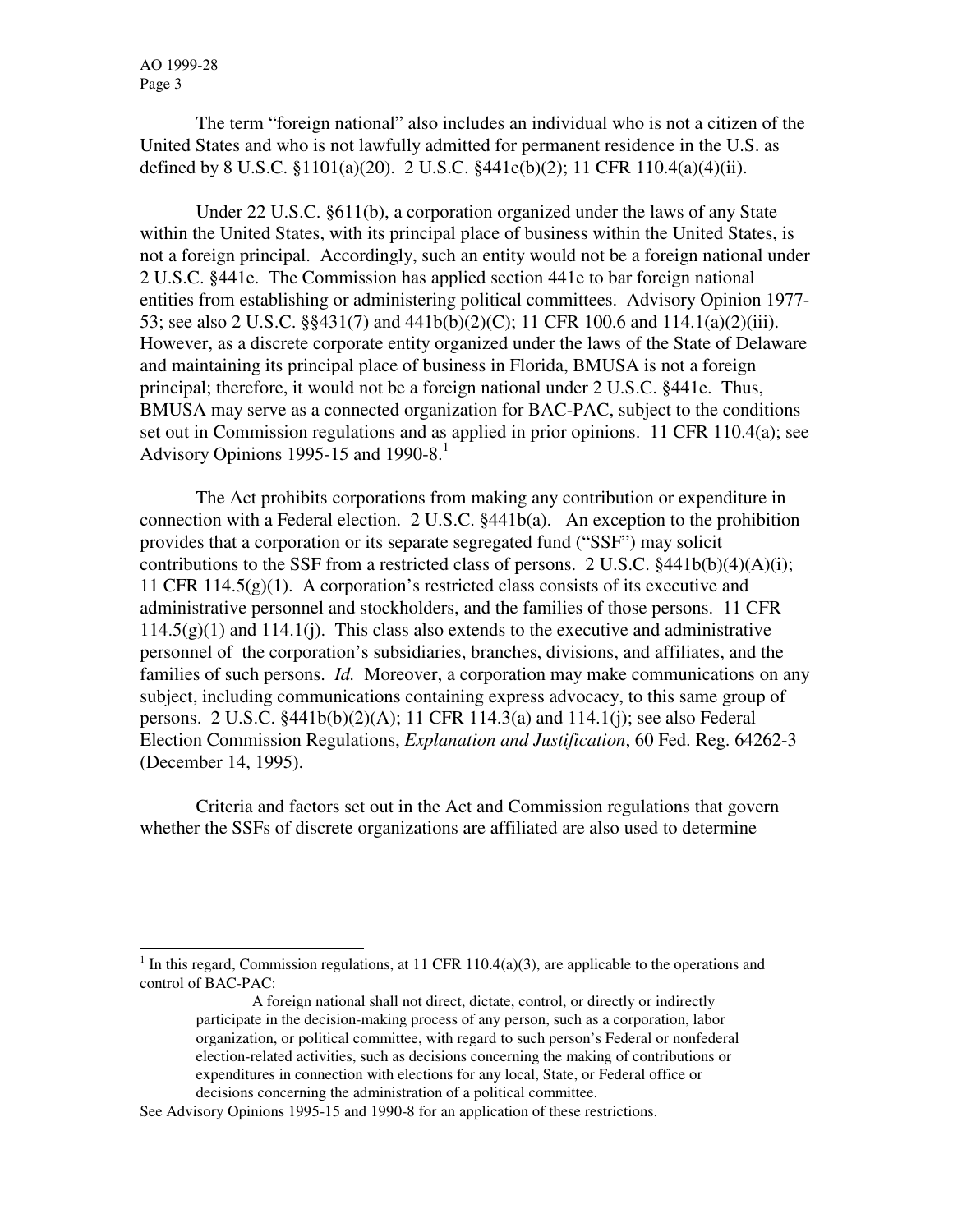whether corporations are affiliates of each other. $2$  See Advisory Opinions 1996-50 and 1988-14. Committees, including SSFs, that are established, financed, maintained or controlled by the same corporation, person, or group of persons, including any parent, subsidiary, branch, division, department, or local unit thereof, are affiliated. 2 U.S.C.  $§441a(a)(5); 11 \text{ CFR } 100.5(g)(2)$  and  $110.3(a)(1)(ii)$ . According to Commission regulations, the committees of a parent corporation and its subsidiaries are affiliated with each other *per se*. 11 CFR 100.5(g)(3)(i) and 110.3(a)(2)(i); see also Advisory Opinion 1990-10. Hence, BMUSA is affiliated with all of BL's subsidiaries, as well as with its parent, BL. See, for example, Advisory Opinions 1994-27 and 1982-18.

 Under 2 U.S.C. §441e, a foreign national who is a shareholder, or an executive or administrative employee of BL or its subsidiaries, or a family member of such a person, may not make contributions to BAC-PAC nor be solicited for such contributions. However, the Commission has made clear that those individuals in the restricted class who are employed by foreign national corporations, but who are not foreign nationals, may be solicited for contributions to the SSF of a domestic parent. Advisory Opinions 1992-7 and 1982-34.

 There is no different result if the recipient SSF is established and administered by a domestic subsidiary. As indicated above, a domestic subsidiary may establish and administer an SSF subject to certain conditions. Moreover, the above-cited Commission regulations provide for affiliation among all of a corporation's subsidiaries, and Commission opinions have long applied these regulations in a manner that recognizes that solicitation rights do not move merely in one direction, e.g., parent to subsidiary. 11 CFR 100.5(g)(3)(i) and 110.3(a)(2)(i); Advisory Opinions 1994-27, 1994-11, n.2, 1987-34, and 1982-18. Of particular relevance is Advisory Opinion 1982-18, where the Commission held that the SSF of a subsidiary corporation could solicit contributions from the parent's shareholders (and their families) and the executive and administrative personnel (and their families) of the parent and the parent's other subsidiaries. Hence, BMUSA may solicit contributions to BAC-PAC from the stockholders of BL and from executive and administrative personnel, and the families thereof, of BL and of any United States subsidiary of BL, so long as those individuals are not foreign nationals. In view of the ability of a corporation with capital stock (not a trade association or other form of nonstock corporation) to distribute election influencing communications to the same personnel group that may be solicited for contributions to the SSF, BMUSA may also communicate election messages to the foregoing group of individuals.

<sup>&</sup>lt;sup>2</sup> Committees, such as SSFs, affiliated with each other are treated as a single committee for the purposes of the contribution limits in the Act. 2 U.S.C.  $\S 441a(a)(5)$ ; 11 CFR 110.3(a)(1) and 110.3(a)(1)(ii). In other words, such committees must aggregate contributions that are made by or to them for the purposes of those limits. *Id.* Transfers between affiliated committees are not subject to the limits of 2 U.S.C. §441a. 11 CFR  $102.6(a)(1)$ .